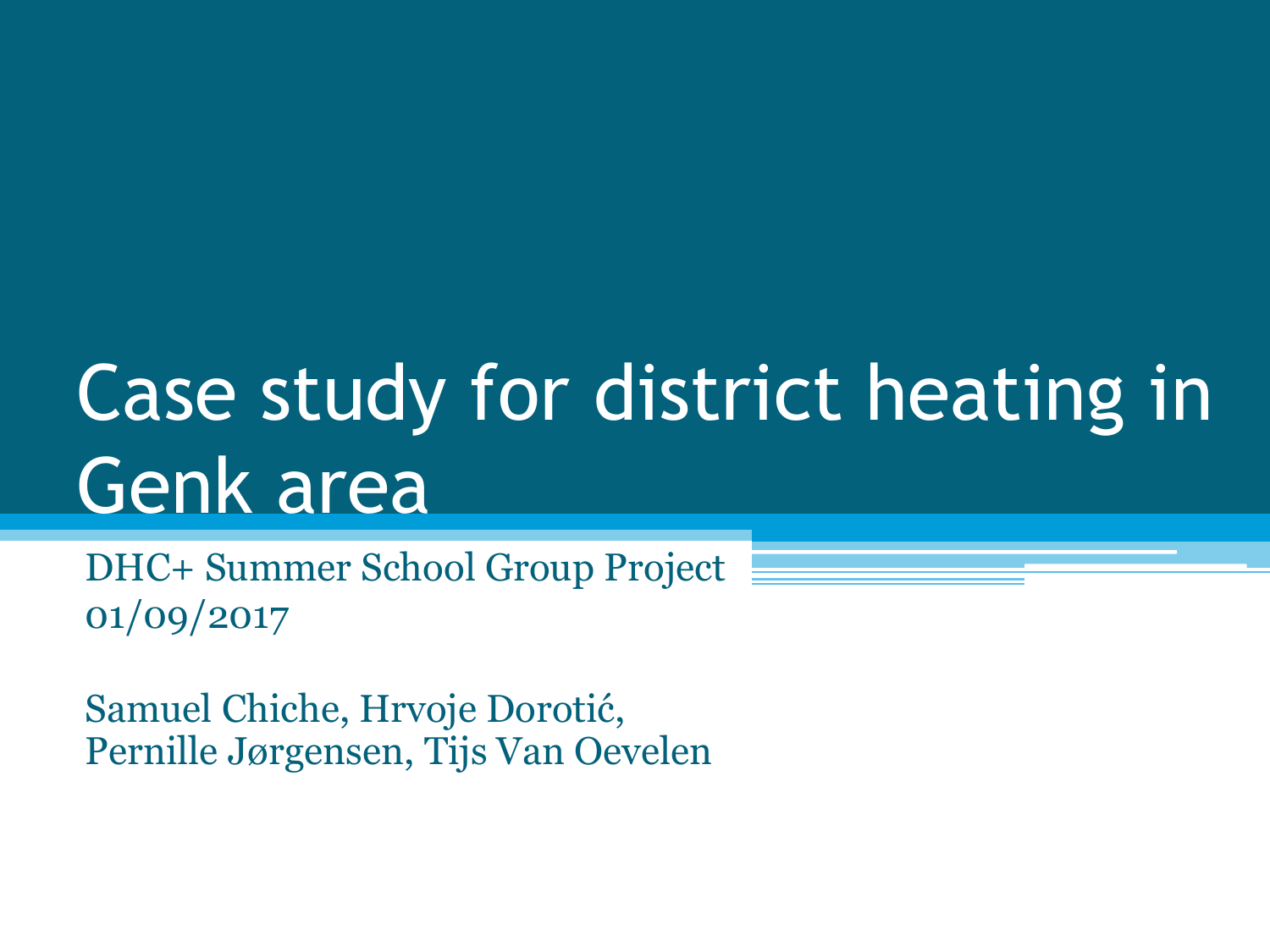#### Goals

- 1. Minimize use of non-renewable primary energy sources:
	- $\triangleright$  Elimination of CO<sub>2</sub> emissions
	- ➢ Integration of waste heat
- 2. Establish an anchor location for DHC in Genk area:
	- ➢ "First" grid from which extensions can grow
	- Raising awareness and acceptance in the local community for future DHC projects
- 3. Plan for economic and societal feasibility within the Belgian context
	- $\triangleright$  "It's a small step for mankind, but a big step for Belgians"  $\odot$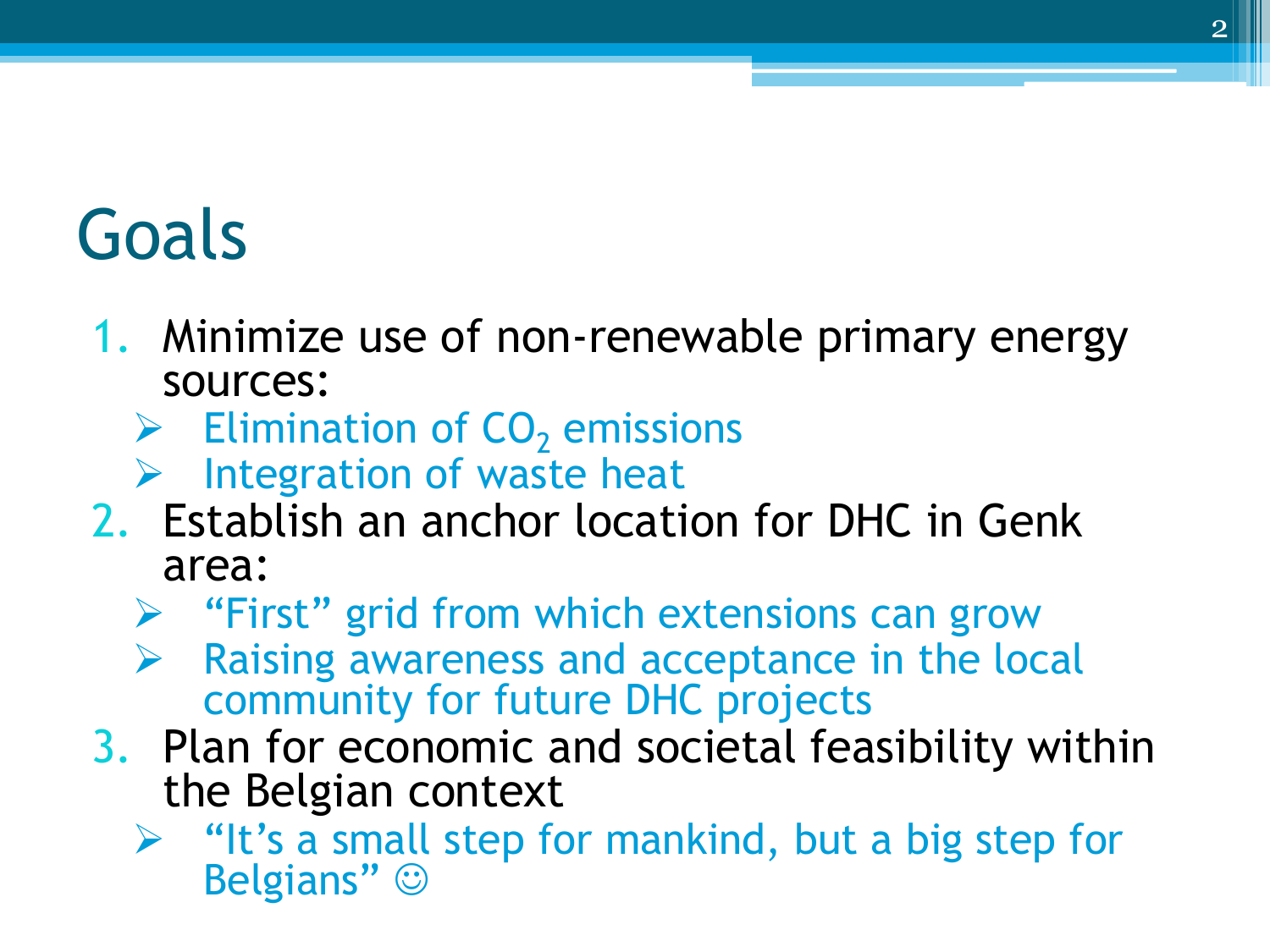

#### 3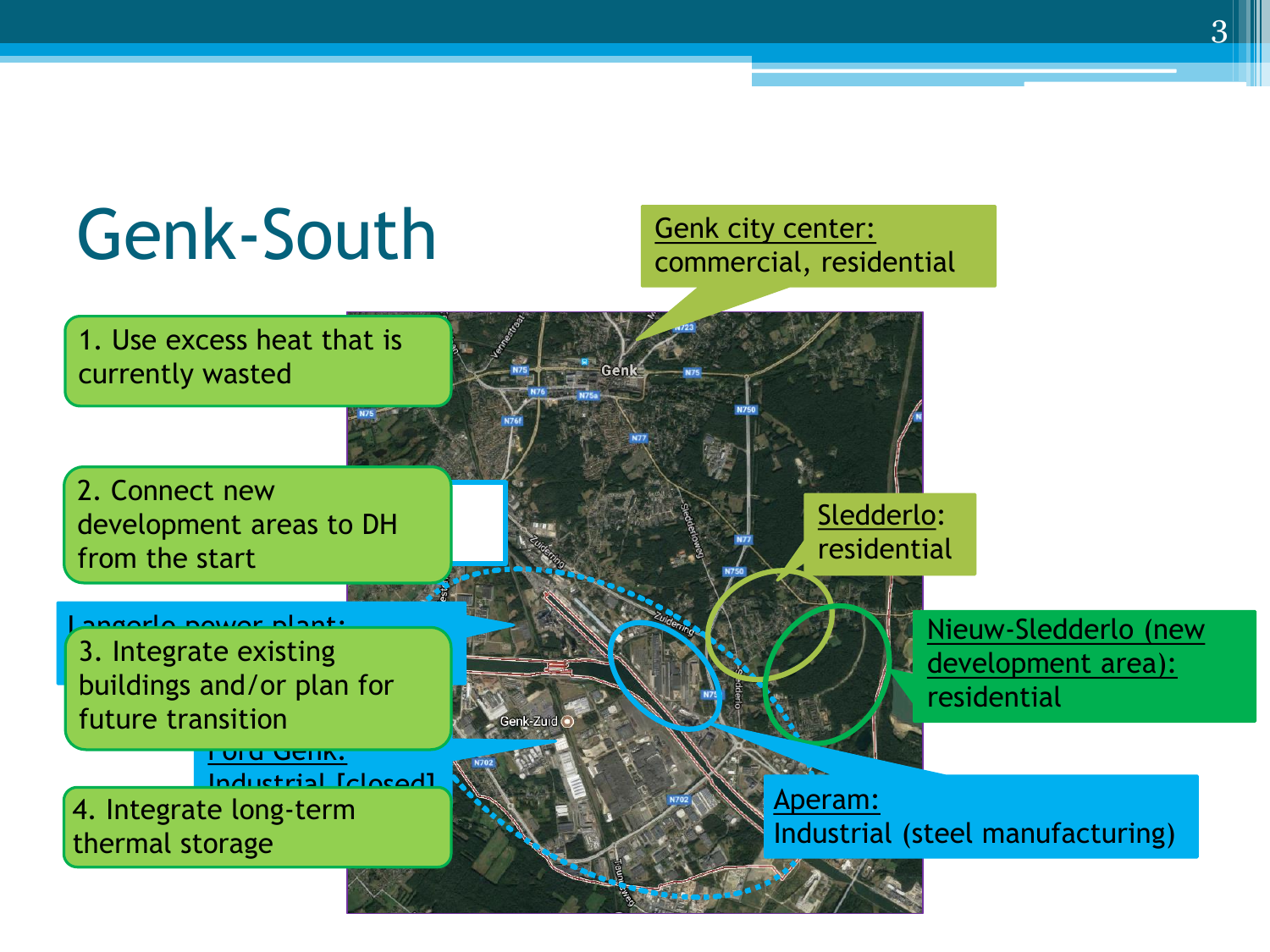#### Current situation in Sledderloo/Genk-South

- Residential housing district built in 50's
- ➢ New-Sledderloo: social district built in the 70's
- ➢ Groot-Sledderlo: new residential area in 2010
- ➢ New area will be built: LO2020

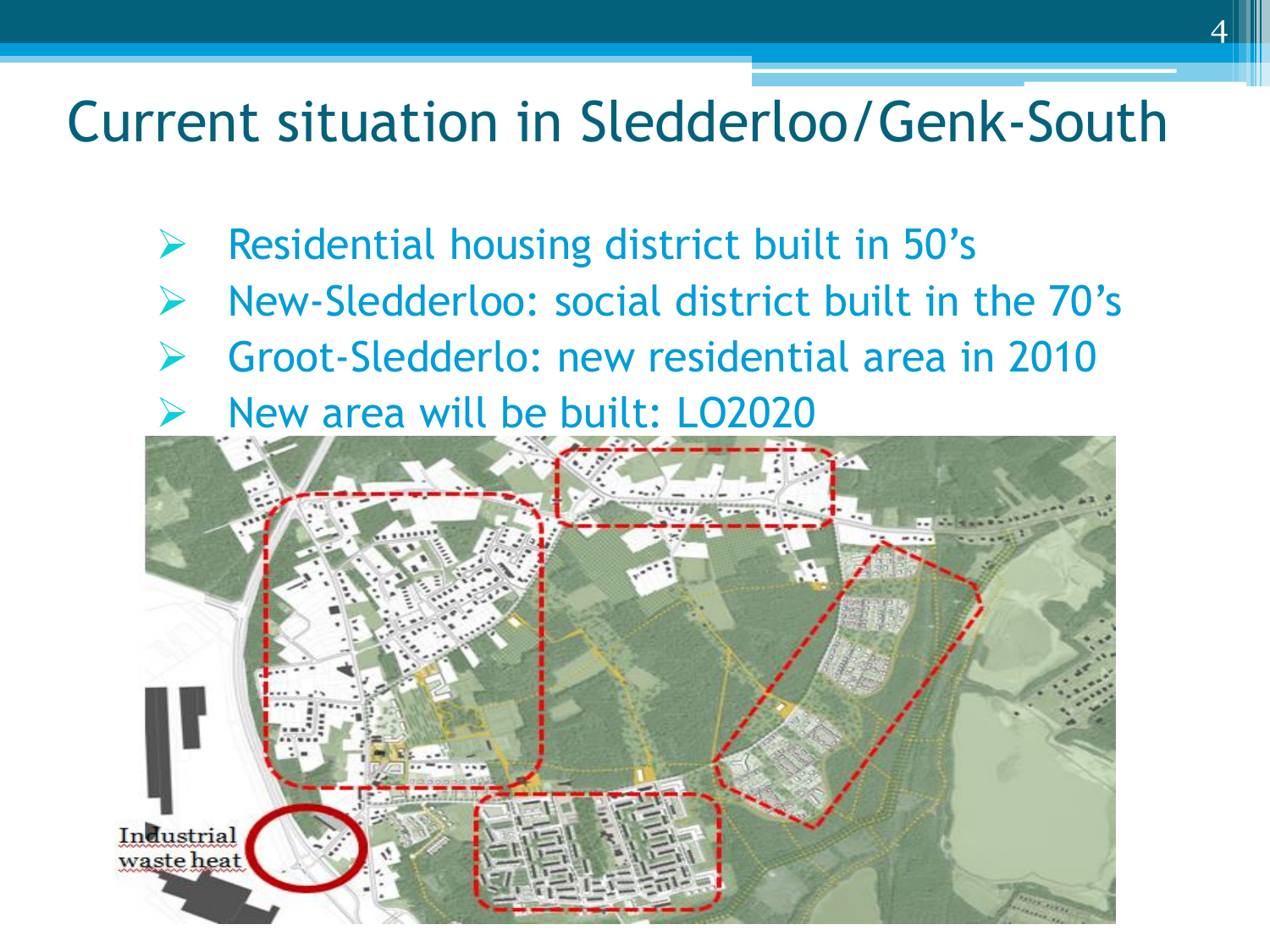## Heat demand analysis

TOTAL DH demand - duration curve [MW]



Annual heat demand: 23.9 GWh Peak heat demand: 6.9 MW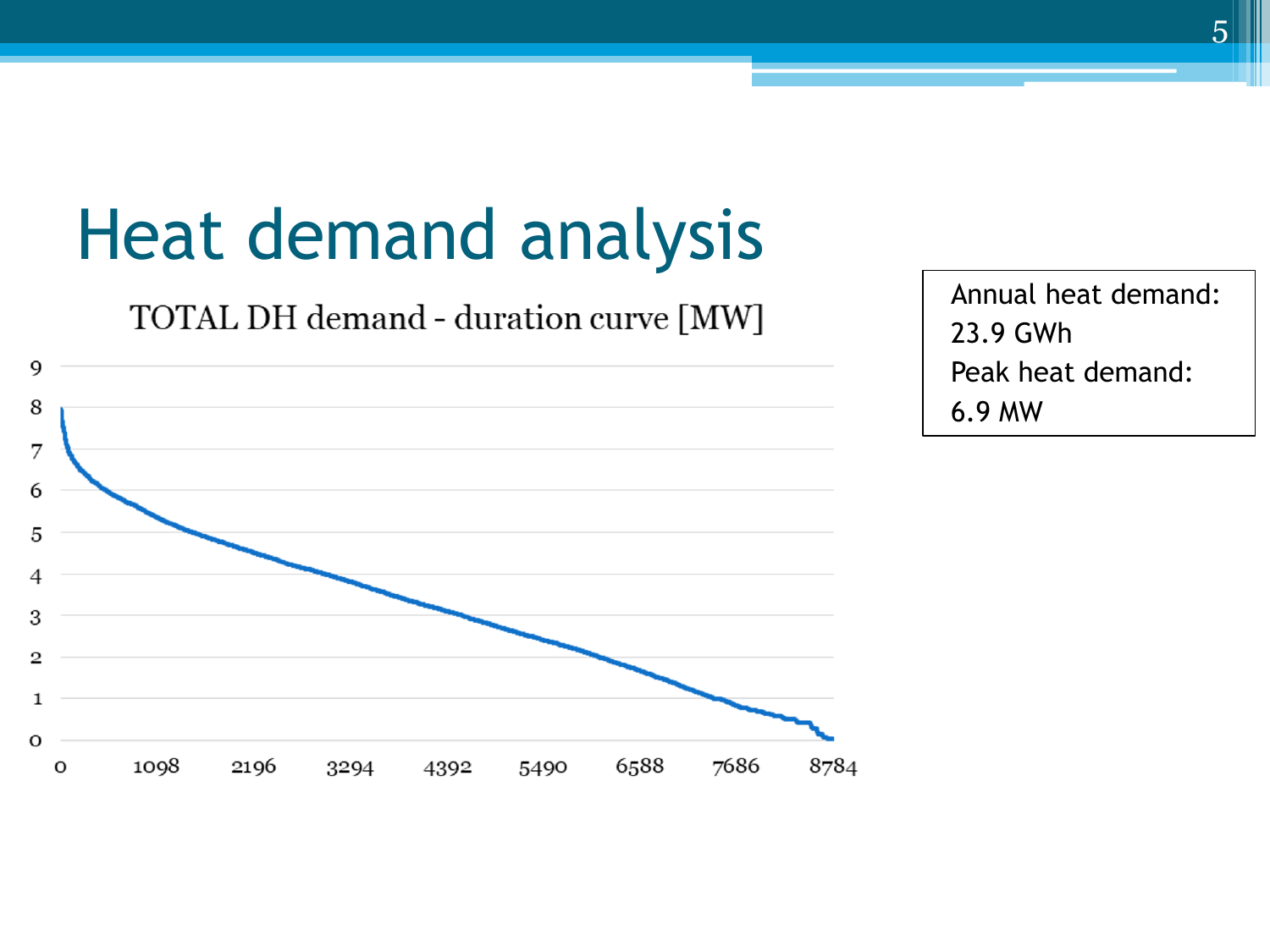#### DHC network planning

• Heat sources:

TOTAL DH demand - duration curve [MW]

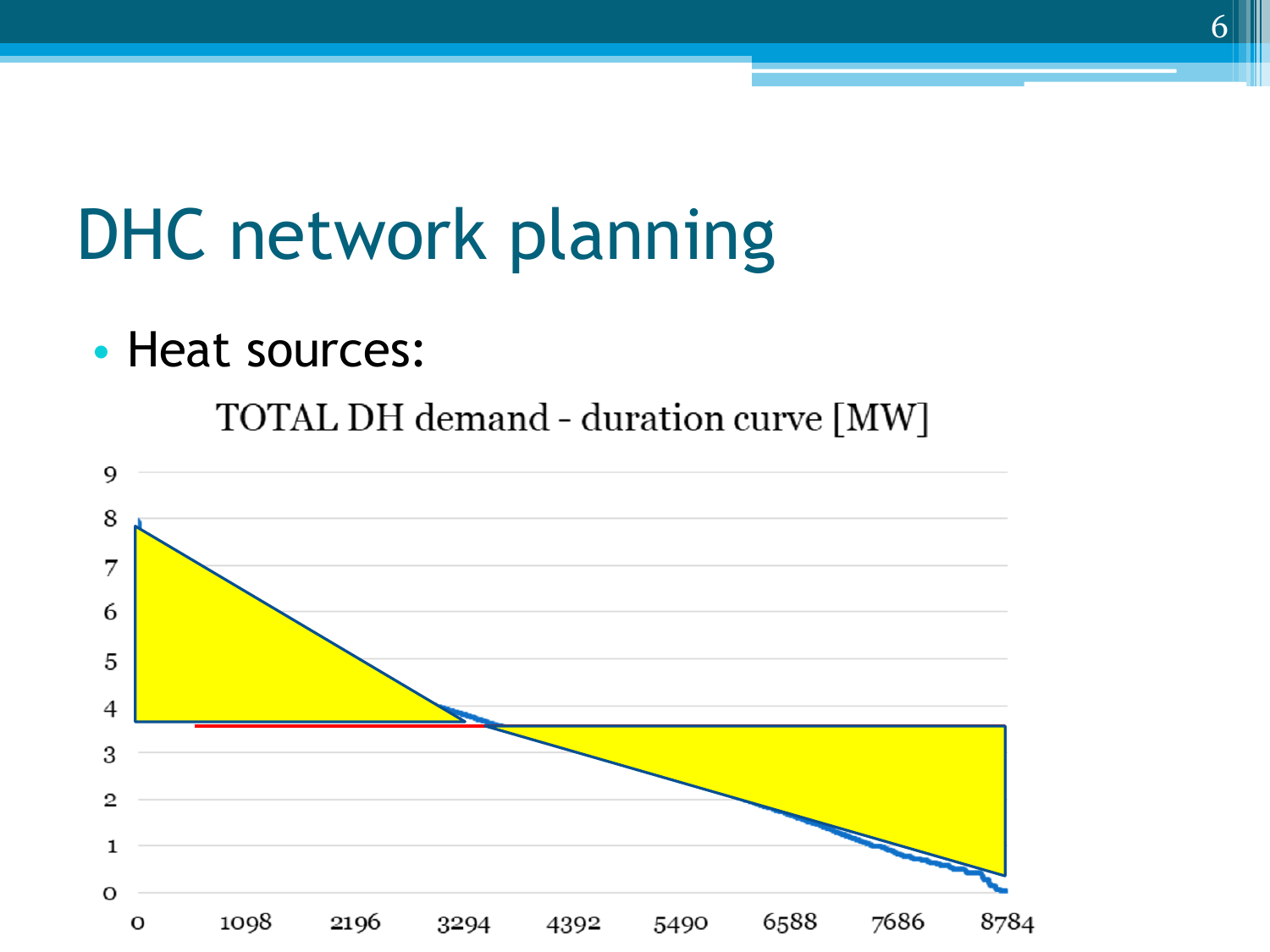#### Seasonal heat storage assessment

- 0.3 km² lake area
- Necessary storage volume: 150,000 m³
- Depth needed ~5 m
- Current depth of lake est. 3m  $\rightarrow$  can be increased by digging deeper and use it to build a dam around the lake

Reference project: Vojens (Denmark)  $\rightarrow$  200,000 m<sup>3</sup>

7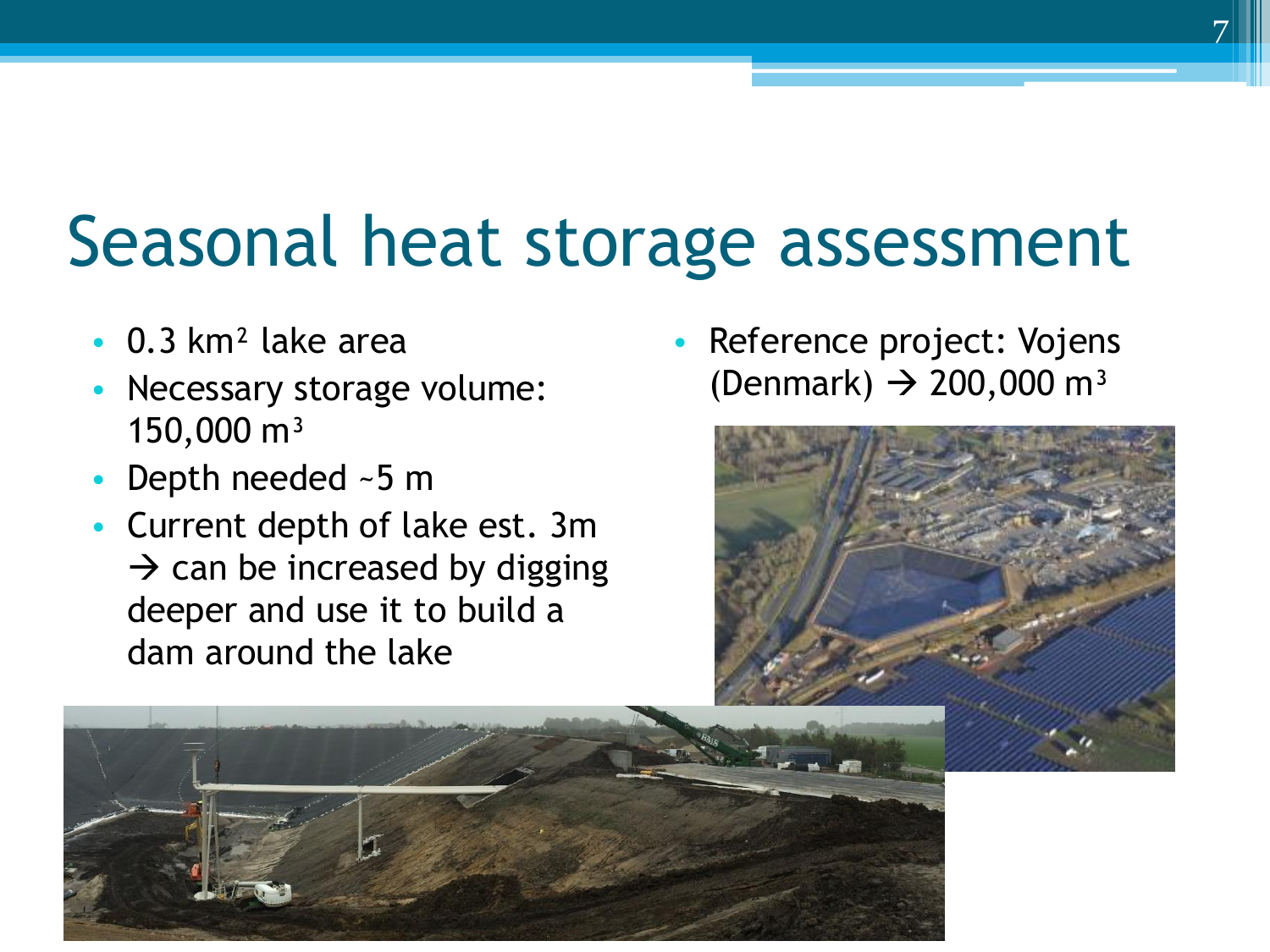#### Network layout



- Total trench length: 8.1 km
- Linear heat density: 2.9 MWh/m/y
- Linear heat power density: 0.85 kW/m
- Network temperatures: 70°C/50°C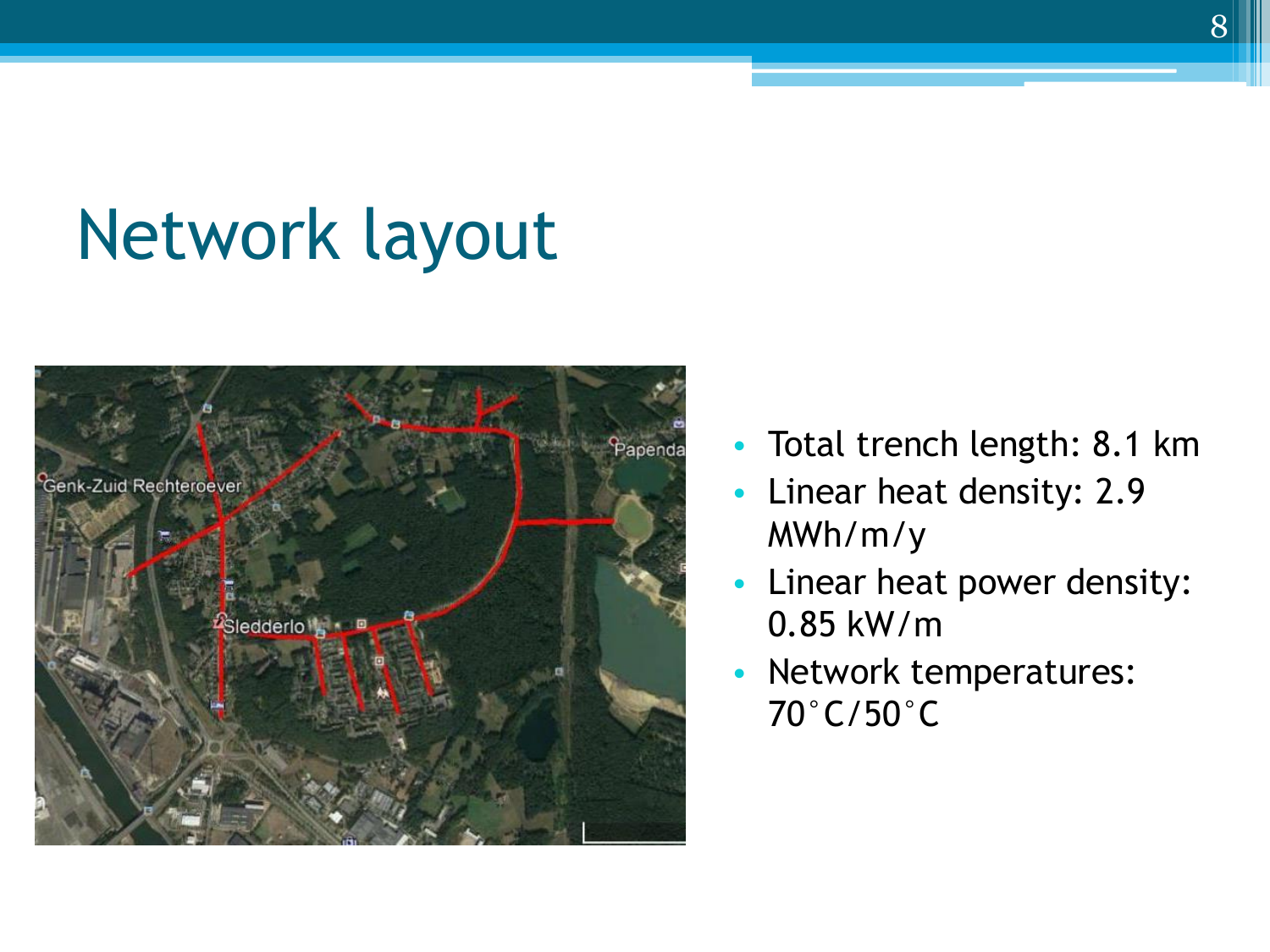#### Accompanying measures

- 1. Consumer incentivation to reduce heat demand and supply temperature:
	- Subsidize investments in insulation improvements and heating system replacements
	- Neighbourhood competitions
	- Provide real-time monitoring applications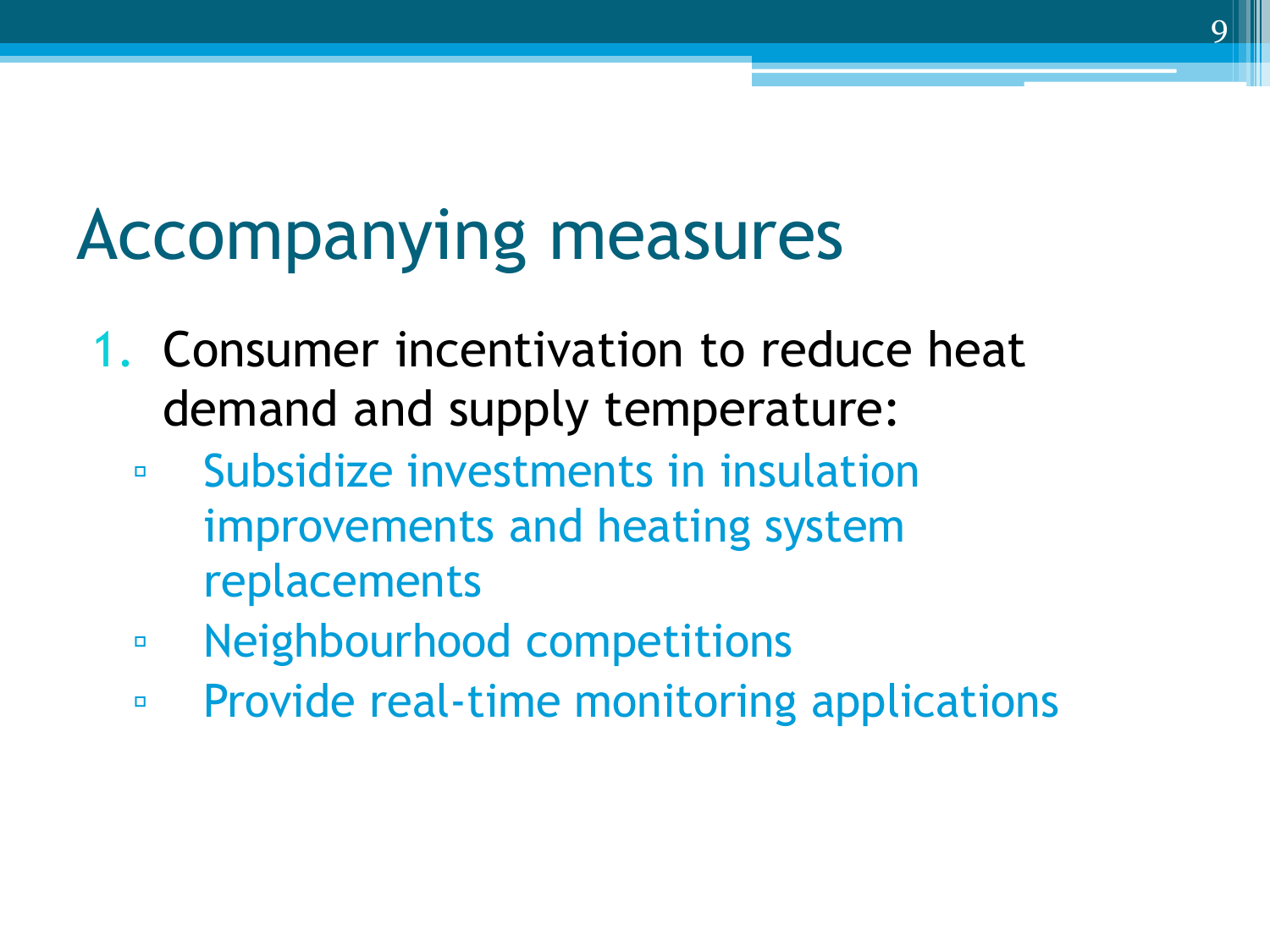## Cost analysis

|                                       |           |                     | <b>Fixed cost</b> | Variable cost |    |
|---------------------------------------|-----------|---------------------|-------------------|---------------|----|
| Waste heat - HEX                      | 4         | <b>MW</b>           | 60.000            | 3.000         |    |
| Natural gas boiler                    | 8         | <b>MW</b>           | 800.000           | 12.000        |    |
| Thermal storage capacity - HEX        | 4         | <b>MW</b>           | 60.000            | 3.000         |    |
| Thermal storage size                  | 150,000   | m <sub>3</sub>      | 12.000.000        | 84.000        |    |
| Grid                                  | 16.323    | m                   | 16.323.102        |               |    |
| NG boiler specific price - investment | 100,000   | €/MW                |                   |               |    |
| NG boiler specific price - variable   | 1.500     | €/MW                |                   |               |    |
| <b>HEX</b> investment cost            | 15.000    | €/MW                |                   |               |    |
| <b>HEX</b> variable cost              |           | 5% of investment    |                   |               |    |
| <b>TES investment</b>                 | 80        | €/m3                |                   |               |    |
| <b>TES</b> variable                   |           | 0,70% of investment |                   |               | Ch |
| <b>NG price</b>                       | 40        | €/MWh               |                   |               |    |
| <b>Heat price</b>                     | 44        | €/MWh               |                   |               |    |
| Total yearly revenue                  | 1.062.427 | €                   |                   |               |    |
| Payback period                        | 30,45     | years               |                   |               |    |
|                                       |           |                     |                   |               |    |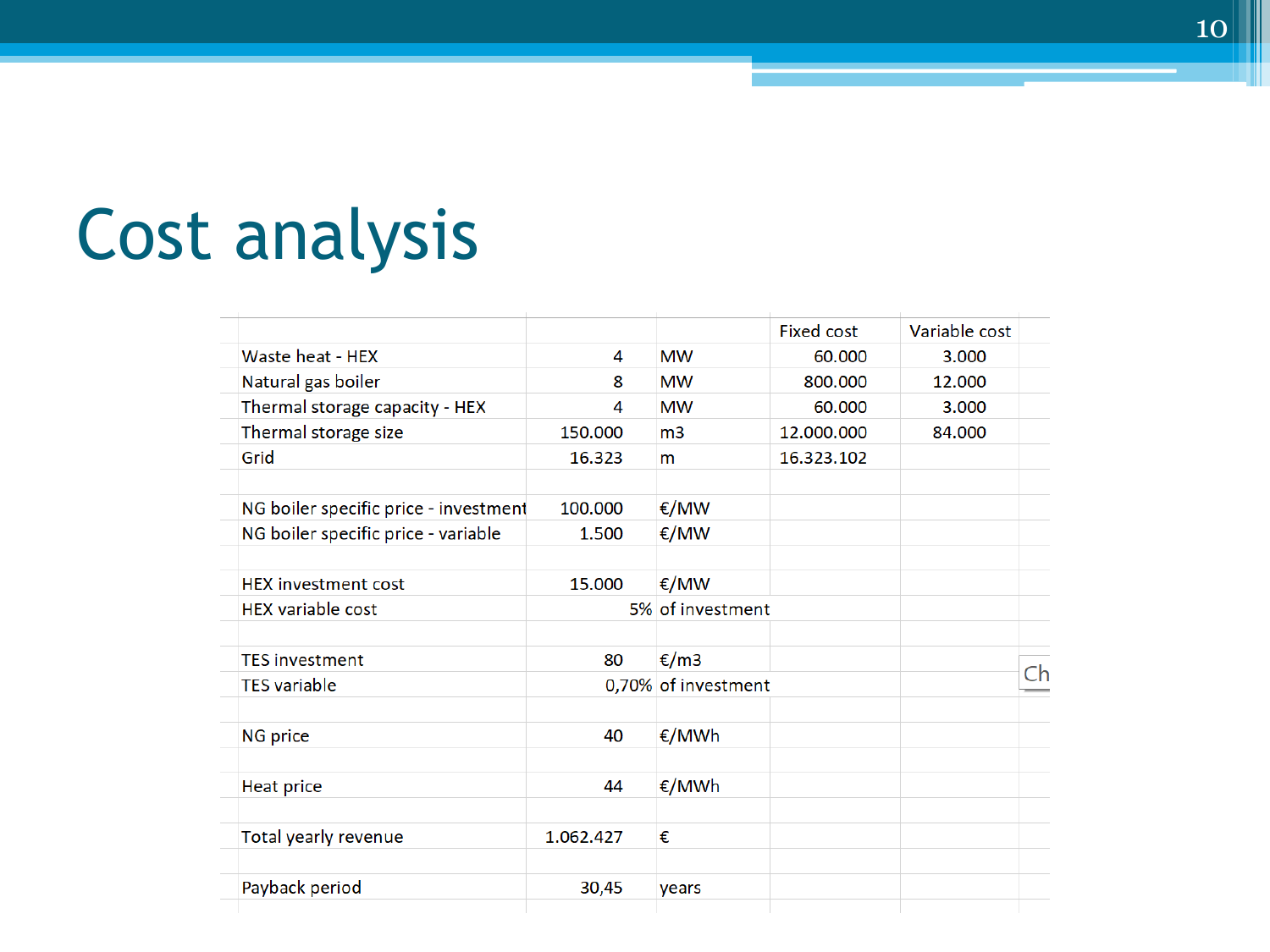#### Future expansion